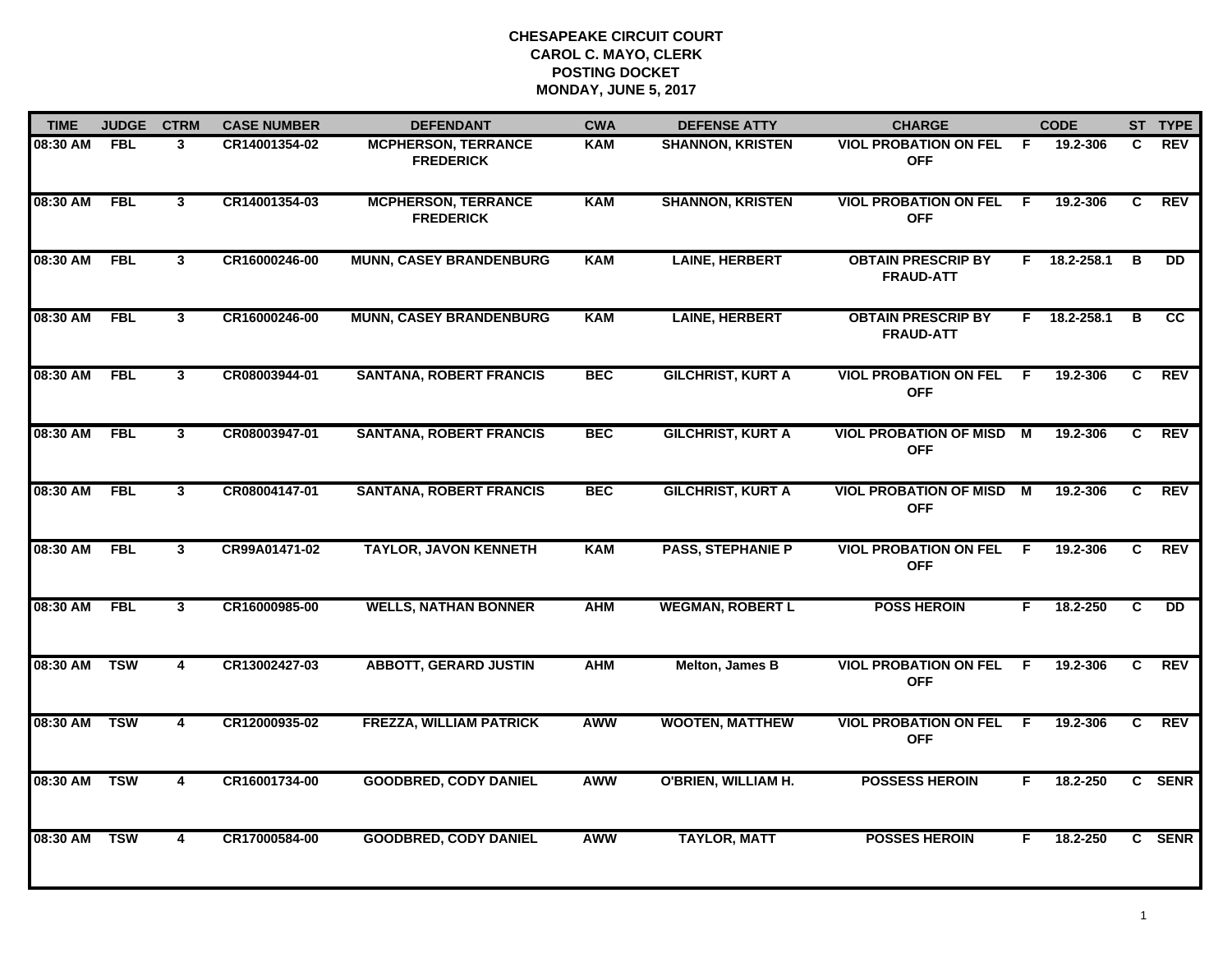| <b>TIME</b>   | <b>JUDGE</b> | <b>CTRM</b>             | <b>CASE NUMBER</b> | <b>DEFENDANT</b>                               | <b>CWA</b> | <b>DEFENSE ATTY</b>         | <b>CHARGE</b>                                     |                         | <b>CODE</b>  |                | ST TYPE     |
|---------------|--------------|-------------------------|--------------------|------------------------------------------------|------------|-----------------------------|---------------------------------------------------|-------------------------|--------------|----------------|-------------|
| 08:30 AM TSW  |              | 4                       | CR17000083-00      | <b>MCEWEN, VICTORIA SUE</b>                    | <b>AHM</b> | <b>BOSLEY, CORIE</b>        | <b>POSSESS HEROIN</b>                             | F.                      | 18.2-250     |                | C SENR      |
| 08:30 AM      | <b>TSW</b>   | $\overline{\mathbf{4}}$ | CR17000083-01      | <b>MCEWEN, VICTORIA SUE</b>                    | <b>AHM</b> | <b>BOSLEY, CORIE</b>        | LARCENY: 3RD+<br><b>CONVICTION</b>                | F.                      | 18.2-104     |                | C SENR      |
| 08:30 AM      | <b>TSW</b>   | 4                       | CR17000083-02      | <b>MCEWEN, VICTORIA SUE</b>                    | <b>AHM</b> | <b>BOSLEY, CORIE</b>        | <b>PETIT LARCENY: 3RD+</b><br><b>CONV</b>         | F.                      | 18.2-104     |                | C SENR      |
| 08:30 AM      | <b>TSW</b>   | 4                       | CR08002622-01      | TILLETT, JARMAR WENDELL                        | AWW        | <b>WOOTEN, MATTHEW</b>      | <b>VIOL PROBATION ON FEL</b><br><b>OFF</b>        | - F                     | 19.2-306     | C              | <b>REV</b>  |
| 08:30 AM      | <b>TSW</b>   | 4                       | CR08002623-01      | <b>TILLETT, JARMAR WENDELL</b>                 | <b>AWW</b> | <b>WOOTEN, MATTHEW</b>      | <b>VIOL PROBATION ON FEL</b><br><b>OFF</b>        | F.                      | 19.2-306     | C.             | <b>REV</b>  |
| 08:30 AM MATA |              | 5                       | CR14000128-02      | <b>BRYANT, RODERICK BRANDELL;</b><br><b>SR</b> | <b>AMF</b> |                             | VIOL PROB (DUI:3RD OFF W/I F<br>5Y)               |                         | 19.2-306     | C.             | <b>REV</b>  |
| 08:30 AM MATA |              | 5                       | CR14000128-03      | <b>BRYANT, RODERICK BRANDELL;</b><br><b>SR</b> | <b>AMF</b> |                             | <b>VIOL PROB (DUI:DR ON</b><br><b>SUSP LIC)</b>   | $\overline{\mathsf{M}}$ | 19.2-306     | C              | <b>REV</b>  |
| 08:30 AM MATA |              | 5                       | CR16001892-01      | <b>BRYANT, RODERICK BRANDELL;</b><br><b>SR</b> | <b>AMF</b> | <b>BARLOW, JASON A</b>      | <b>MALICIOUS WOUNDING</b>                         | F                       | 18.2-51      |                | C SENR      |
| 08:30 AM MATA |              | 5                       | CR16001892-02      | <b>BRYANT, RODERICK BRANDELL;</b><br><b>SR</b> | <b>AMF</b> | <b>BARLOW, JASON</b>        | <b>BURGL ENTER HOUSE TO</b><br><b>RAPE ETC.</b>   | -F.                     | 18.2-90      |                | C SENR      |
| 08:30 AM MATA |              | 5                       | CR16001892-03      | <b>BRYANT, RODERICK BRANDELL;</b><br><b>SR</b> | <b>AMF</b> | <b>BARLOW, JASON</b>        | <b>PROT ORDER: A&amp;B,</b><br><b>SERIOUS INJ</b> |                         | F 16.1-253.2 |                | C SENR      |
| 08:30 AM MATA |              | 5                       | CR16000890-00      | <b>ECKHARDT, JOHN ARTHUR</b>                   | <b>AMF</b> | <b>BROCCOLETTI, JAMES O</b> | <b>ATTEMPT-MALICIOUS</b><br><b>WOUNDING</b>       | F.                      | $18.2 - 51$  |                | C SENR      |
| 08:30 AM MATA |              | $\overline{5}$          | CR16000890-01      | <b>ECKHARDT, JOHN ARTHUR</b>                   | <b>AMF</b> | <b>BROCCOLETTI, JAMES O</b> | <b>USE FIREARM IN FELONY</b><br><b>1ST OFF</b>    | F.                      | 18.2-53.1    | $\overline{c}$ | <b>SENR</b> |
| 08:30 AM MATA |              | 5                       | CR16000890-02      | <b>ECKHARDT, JOHN ARTHUR</b>                   | <b>AMF</b> | <b>BROCCOLETTI, JAMES O</b> | <b>PROTECTIVE ORDER:</b><br><b>VIOLATION</b>      |                         | M 16.1-253.2 |                | C SENR      |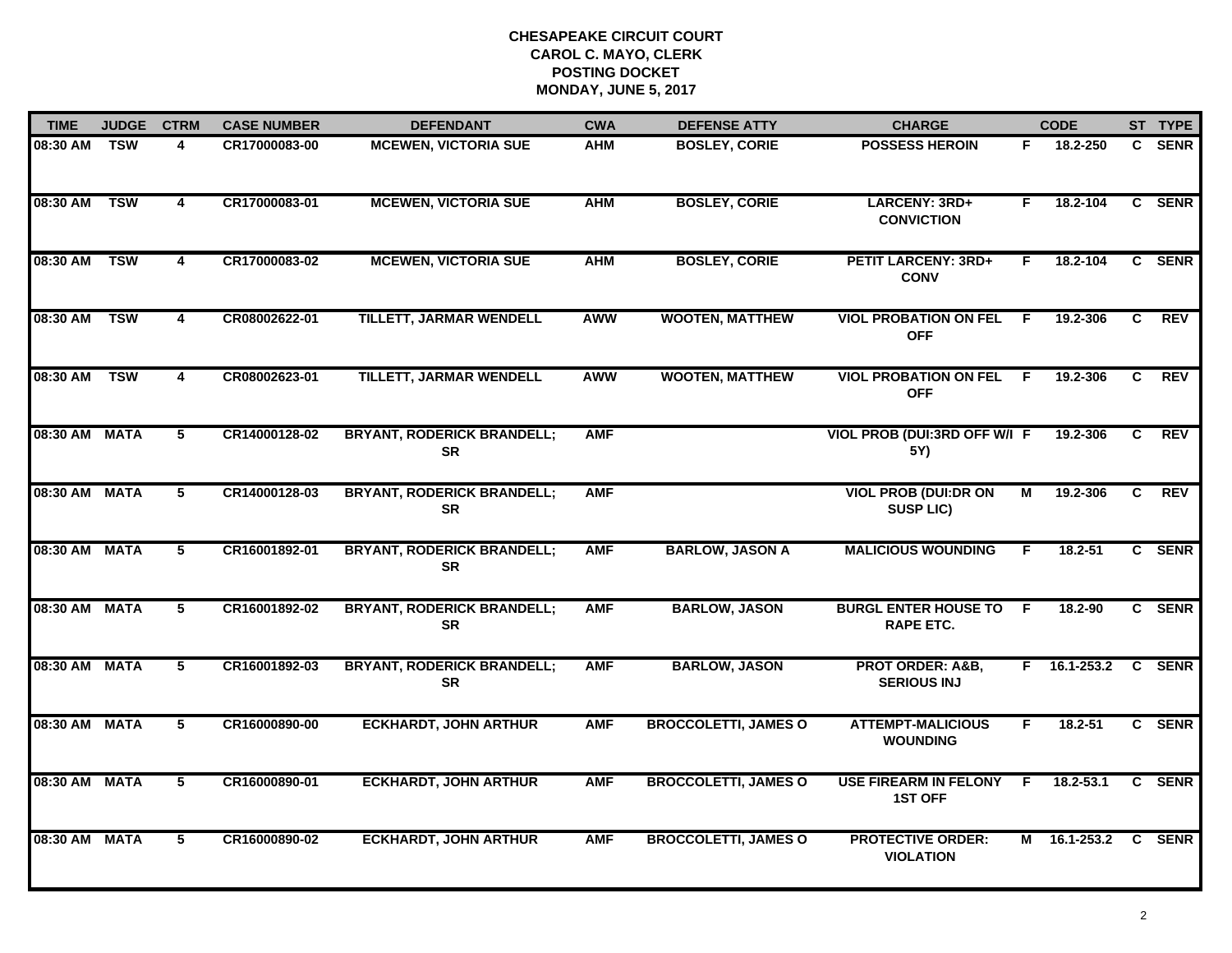| <b>TIME</b>   | <b>JUDGE</b> | <b>CTRM</b>     | <b>CASE NUMBER</b> | <b>DEFENDANT</b>                 | <b>CWA</b> | <b>DEFENSE ATTY</b>     | <b>CHARGE</b>                                 |     | <b>CODE</b> |              | ST TYPE       |
|---------------|--------------|-----------------|--------------------|----------------------------------|------------|-------------------------|-----------------------------------------------|-----|-------------|--------------|---------------|
| 08:30 AM MATA |              | 5               | CR07001384-01      | <b>EVANS, RAHEEM SHREECE</b>     | <b>AMF</b> | <b>SHANNON, KRISTEN</b> | <b>VIOL PROBATION ON FEL</b><br><b>OFF</b>    | -F. | 19.2-306    | В            | <b>REV</b>    |
| 08:30 AM MATA |              | $5\phantom{.0}$ | CR07001385-01      | <b>EVANS, RAHEEM SHREECE</b>     | <b>AMF</b> | <b>SHANNON, KRISTEN</b> | <b>VIOL PROBATION ON FEL</b><br><b>OFF</b>    | F.  | 19.2-306    | В            | <b>REV</b>    |
| 08:30 AM MATA |              | 5               | CR07001386-01      | <b>EVANS, RAHEEM SHREECE</b>     | <b>AMF</b> | <b>SHANNON, KRISTEN</b> | <b>VIOL PROBATION ON FEL</b><br><b>OFF</b>    | -F  | 19.2-306    | в            | <b>REV</b>    |
| 08:30 AM MATA |              | 5               | CR16001253-04      | <b>MCGUFFIN, RICHARD WINSTON</b> | <b>AWW</b> | <b>JONES, M COLSTON</b> | <b>VIOL PROBATION ON FEL</b><br><b>OFF</b>    | - F | 19.2-306    | C            | <b>REV</b>    |
| 08:30 AM MATA |              | 5               | CR16001253-05      | <b>MCGUFFIN, RICHARD WINSTON</b> | <b>AWW</b> | <b>JONES, M COLSTON</b> | <b>VIOL PROBATION ON FEL</b><br><b>OFF</b>    | -F  | 19.2-306    | C.           | <b>REV</b>    |
| 08:30 AM MATA |              | 5               | CR12000618-01      | <b>WHITEHEAD, RYAN CHRISTIAN</b> | <b>AMF</b> | Laine, Herbert          | <b>VIOL PROBATION ON FEL</b><br><b>OFF</b>    | F.  | 19.2-306    | C            | <b>REV</b>    |
| 08:30 AM MATA |              | 5               | CR16001470-01      | <b>WHITEHEAD, RYAN CHRISTIAN</b> | <b>AMF</b> | <b>LAINE, HERBERT</b>   | <b>VIOL SUSP SENT (MALIC</b><br><b>WOUND)</b> | F.  | 19.2-306    | C            | <b>REV</b>    |
| 08:30 AM      | <b>RDS</b>   | 6               | CR16000602-00      | <b>CALHOUN, LAURIE ANNE</b>      | <b>CEE</b> | Babineau, Jon M.; Sr.   | <b>GRAND LARCENY</b>                          | F   | 18.2-95     |              | C MENT        |
| 08:30 AM      | <b>RDS</b>   | 6               | CR16000602-01      | <b>CALHOUN, LAURIE ANNE</b>      | <b>CEE</b> | Babineau, Jon M.; Sr.   | <b>CONTEMPT - FTA TRIAL</b>                   | м   | 18.2-456    |              | C MENT        |
| 08:30 AM      | <b>RDS</b>   | 6               | CR16002077-00      | <b>NEWSOME, TIMOTHY CLEOFUS</b>  | <b>DRT</b> | Jones, David L.         | <b>GRAND LARCENY STEAL</b><br><b>PROPERTY</b> | F.  | 18.2-95     |              | <b>B</b> SENR |
| 09:30 AM      | <b>RDS</b>   | $\overline{2}$  | CR16000546-01      | <b>COMFORT, ADRIENNE RENEE</b>   |            |                         | <b>PROB VIOL (POSSESS</b><br><b>COCAINE)</b>  | F   | 19.2-306    | $\mathbf{c}$ | <b>ADAT</b>   |
| 09:30 AM      | <b>RDS</b>   | $\overline{2}$  | CR14000994-06      | <b>CORSE, THOMAS JAMES</b>       |            |                         | <b>PROB VIOL (FORGE CHECK) F</b>              |     | 19.2-306    |              | C ADAT        |
| 09:30 AM      | <b>RDS</b>   | $\mathbf{2}$    | CR14000994-07      | <b>CORSE, THOMAS JAMES</b>       |            |                         | <b>PROB VIOL (UTTER FORGED F</b><br>CHECK)    |     | 19.2-306    |              | C ADAT        |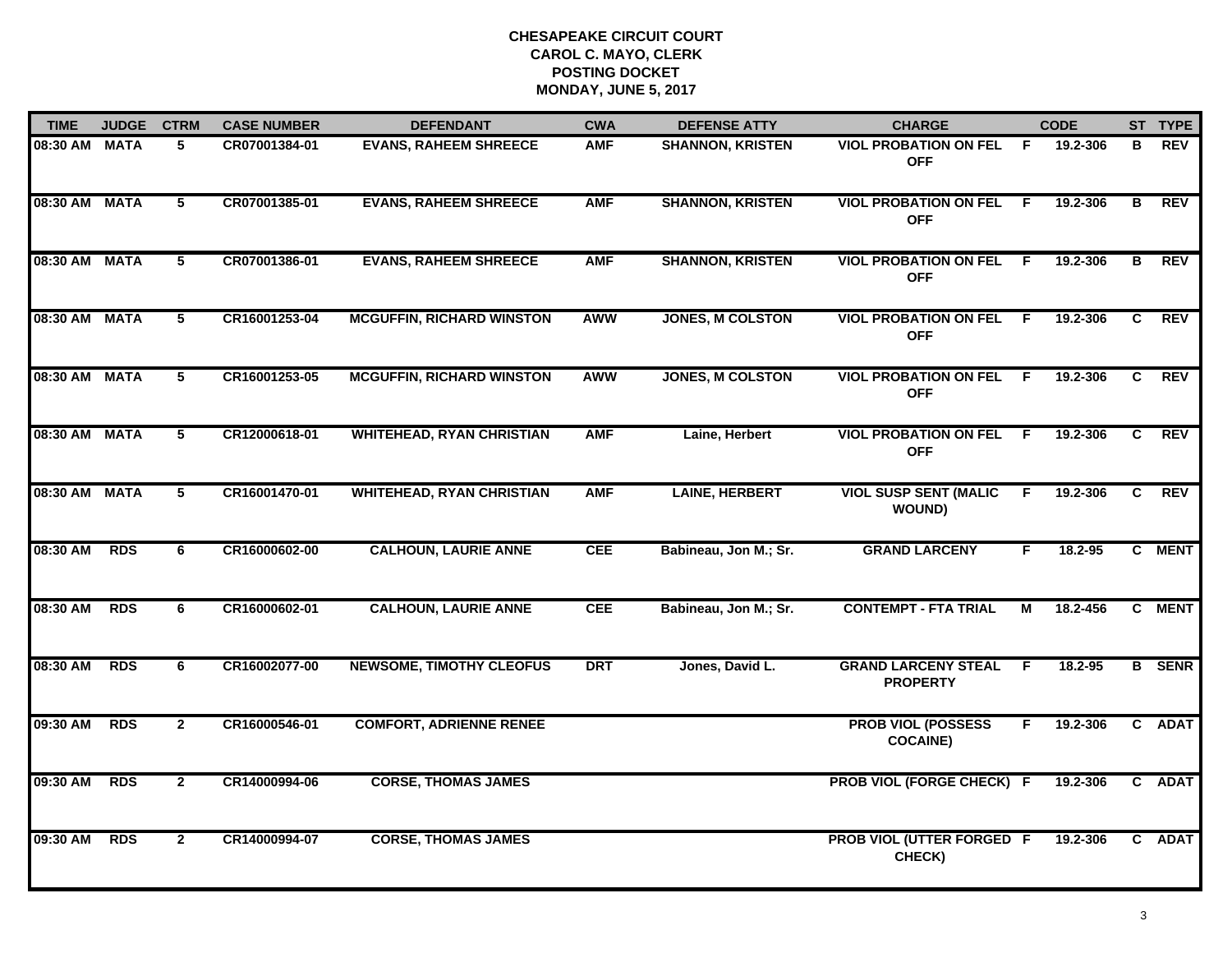| <b>TIME</b> | <b>JUDGE</b> | <b>CTRM</b>    | <b>CASE NUMBER</b> | <b>DEFENDANT</b>                 | <b>CWA</b> | <b>DEFENSE ATTY</b>      | <b>CHARGE</b>                                        |              | <b>CODE</b> |              | ST TYPE       |
|-------------|--------------|----------------|--------------------|----------------------------------|------------|--------------------------|------------------------------------------------------|--------------|-------------|--------------|---------------|
| 09:30 AM    | <b>RDS</b>   | $\mathbf{2}$   | CR14000994-08      | <b>CORSE, THOMAS JAMES</b>       |            |                          | PROB VIOL (OBT MON-<br><b>FALSE PRET)</b>            | F.           | 19.2-306    | $\mathbf{C}$ | <b>ADAT</b>   |
| 09:30 AM    | <b>RDS</b>   | $\overline{2}$ | CR14001215-01      | <b>EZZELL, MARVIN EUGENE; JR</b> |            |                          | VIOL PROB(CONCEALMENT F<br>3RD)                      |              | 19.2-306    | $\mathbf{c}$ | <b>ADAT</b>   |
| 09:30 AM    | <b>RDS</b>   | $\overline{2}$ | CR15000969-01      | <b>EZZELL, MARVIN EUGENE; JR</b> |            |                          | <b>VIOL PROB(POSS HEROIN) F</b>                      |              | 19.2-306    |              | C ADAT        |
| 09:30 AM    | <b>RDS</b>   | $\mathbf{2}$   | CR10001508-01      | <b>WALTON, GALVINSTON LAMAR</b>  |            |                          | <b>PROB VIOL (STATUTORY</b><br><b>BURGLARY)</b>      | F.           | 19.2-306    |              | C ADAT        |
| 10:00 AM    | <b>JWB</b>   | $\mathbf{1}$   | CR17000973-00      | <b>BLANEY, CURTIS VERNON; JR</b> | AWW        | <b>PASS, STEPHANIE P</b> | <b>BOND APPEAL</b>                                   | $\mathbf{o}$ | 19.2-124    |              | C BOND        |
| 10:00 AM    | <b>JWB</b>   | $\mathbf{1}$   | CR03002078-00      | <b>BLOUNT, ANDRE</b>             | <b>DRT</b> | <b>MATTHEW TAYLOR</b>    | <b>POSSESS COCAINE</b>                               | F.           | 18.2-250    | C            | <b>ROL</b>    |
| 10:00 AM    | <b>JWB</b>   | $\overline{1}$ | CR17000594-04      | <b>CANADY, BRANDON TRAYMANE</b>  | <b>DRT</b> | Hallauer, Scott F.       | <b>BREAK &amp; ENTER</b>                             | F.           | 18.2-91     |              | <b>B</b> PLEA |
| 10:00 AM    | <b>JWB</b>   | $\mathbf{1}$   | CR17000594-00      | <b>CANADY, BRANDON TREYMANE</b>  | <b>DRT</b> | Hallauer, Scott F.       | <b>BREAK &amp; ENTER</b>                             | F.           | 18.2-91     |              | <b>B</b> PLEA |
| 10:00 AM    | <b>JWB</b>   | 1              | CR17000594-01      | <b>CANADY, BRANDON TREYMANE</b>  | <b>DRT</b> | Hallauer, Scott F.       | STOLEN PROP W/INTENT TO F 18.2-108.01<br><b>SELL</b> |              |             |              | <b>B</b> PLEA |
| 10:00 AM    | <b>JWB</b>   | $\mathbf{1}$   | CR17000594-02      | <b>CANADY, BRANDON TREYMANE</b>  | <b>DRT</b> | Hallauer, Scott F.       | <b>GRAND LARCENY</b>                                 | F.           | 18.2-95     |              | <b>B</b> PLEA |
| 10:00 AM    | <b>JWB</b>   | $\mathbf{1}$   | CR17000594-03      | <b>CANADY, BRANDON TREYMANE</b>  | <b>DRT</b> | Hallauer, Scott F.       | <b>OBTAIN MONEY FALSELY F</b>                        |              | 18.2-178    |              | <b>B</b> PLEA |
| 10:00 AM    | <b>JWB</b>   | $\mathbf{1}$   | CR17000594-05      | <b>CANADY, BRANDON TREYMANE</b>  | <b>DRT</b> | Hallauer, Scott F.       | STOLEN PROP W/INTENT TO F 18.2-108.01<br><b>SELL</b> |              |             |              | <b>B</b> PLEA |
| 10:00 AM    | <b>JWB</b>   | $\mathbf{1}$   | CR17000594-06      | <b>CANADY, BRANDON TREYMANE</b>  | <b>DRT</b> | Hallauer, Scott F.       | <b>GRAND LARCENY</b>                                 | F.           | 18.2-95     |              | <b>B</b> PLEA |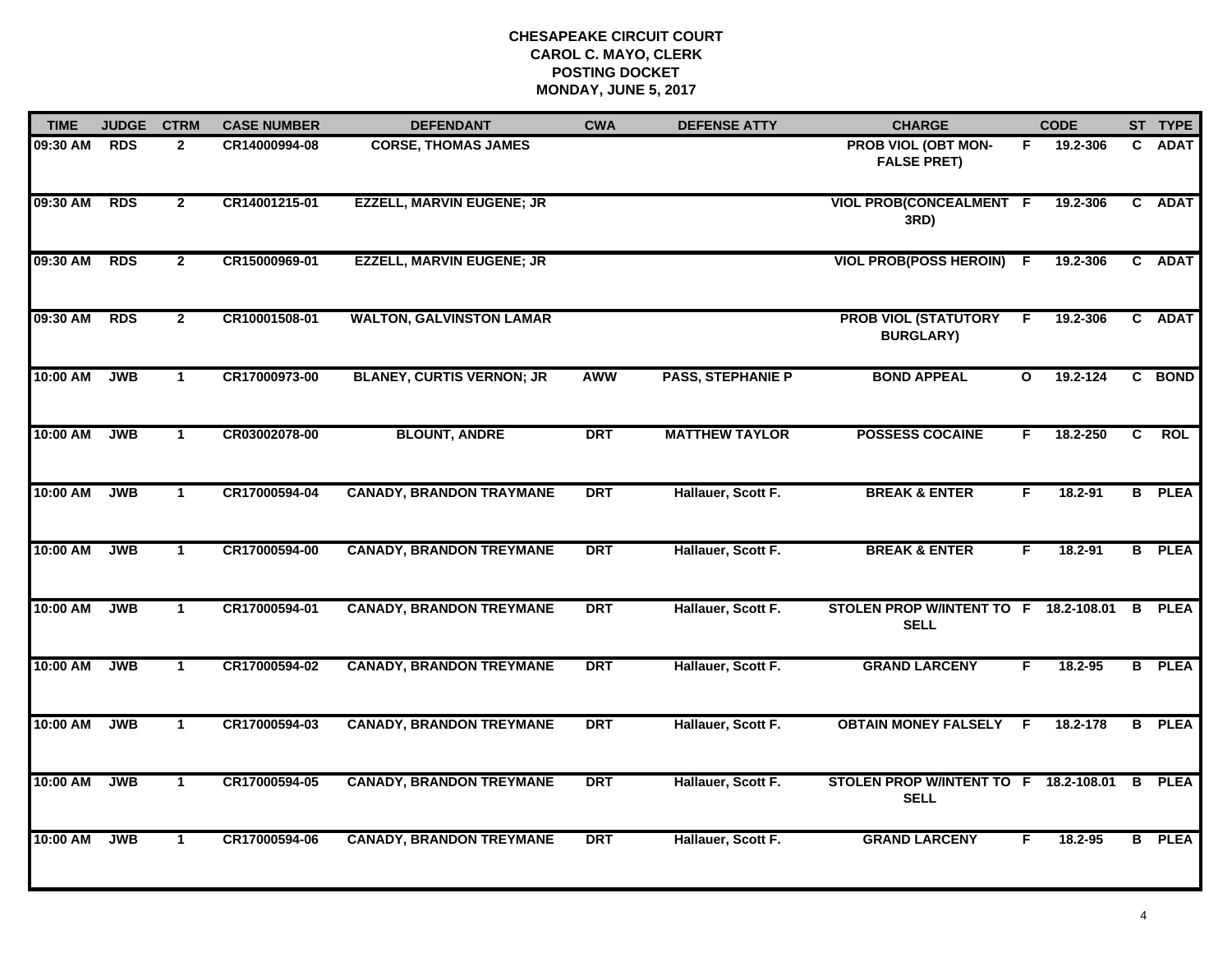| <b>TIME</b> | <b>JUDGE</b> | <b>CTRM</b>    | <b>CASE NUMBER</b> | <b>DEFENDANT</b>                                | <b>CWA</b> | <b>DEFENSE ATTY</b>           | <b>CHARGE</b>                                     |              | <b>CODE</b>    |              | ST TYPE       |
|-------------|--------------|----------------|--------------------|-------------------------------------------------|------------|-------------------------------|---------------------------------------------------|--------------|----------------|--------------|---------------|
| 10:00 AM    | <b>JWB</b>   | $\mathbf{1}$   | CR17000604-00      | <b>CARLSON, KIMBERLY JOY</b>                    | <b>CEE</b> | Jones, David L.               | <b>GRAND LARCENY</b>                              | F.           | 18.2-95        |              | <b>B</b> PLEA |
| 10:00 AM    | <b>JWB</b>   | $\mathbf{1}$   | CR16001578-00      | <b>CARPER, CHRISTOPHER CAINE</b>                | <b>BW</b>  | <b>SOSA, KAREN</b>            | DWI, 1ST (ACC)                                    |              | $M$ A.18.2-266 | B            | MOT           |
| 10:00 AM    | <b>JWB</b>   | $\mathbf{1}$   | CR09000318-01      | <b>CAUDLE, KEVIN NATHANIEL</b>                  | <b>AWW</b> | <b>WEGMAN, ROBERT L</b>       | <b>PROB VIOL (PETIT</b><br>LARC:3RD OFF)          | F.           | 19.2-306       |              | C BOND        |
| 10:00 AM    | <b>JWB</b>   | $\mathbf{1}$   | CR10000018-04      | <b>CAUDLE, KEVIN NATHANIEL</b>                  | <b>AWW</b> | <b>WEGMAN, ROBERT L</b>       | <b>PROB VIOL (GRAND</b><br><b>LARCENY)</b>        | F.           | 19.2-306       |              | C BOND        |
| 10:00 AM    | <b>JWB</b>   | $\mathbf{1}$   | CR10000018-05      | <b>CAUDLE, KEVIN NATHANIEL</b>                  | <b>AWW</b> | <b>WEGMAN, ROBERT L</b>       | <b>PROB VIOL (GRAND</b><br><b>LARCENY)</b>        | F.           | 19.2-306       |              | C BOND        |
| 10:00 AM    | <b>JWB</b>   | $\mathbf{1}$   | CR17001075-00      | <b>JARVIS, ASIA DOMINIQUE</b>                   | <b>BEC</b> | <b>MARBON-GRIFFIN, JAYUAN</b> | <b>BOND APPEAL</b>                                | $\mathbf{o}$ | 19.2-124       |              | C BOND        |
| 10:00 AM    | <b>JWB</b>   | $\mathbf{1}$   | CR12000349-02      | <b>JONES, CHARLES FRANKLIN; III</b>             | <b>AWW</b> | <b>WEGMAN, ROBERT L</b>       | <b>PROB VIOL (ASSAULT &amp;</b><br><b>BATTER)</b> | F.           | 19.2-306       |              | C BOND        |
| 10:00 AM    | JWB          | $\mathbf{1}$   | CR14000185-03      | <b>LAWRENCE, ANTONIO</b>                        | <b>CEE</b> | <b>SWEENEY, B COLIN</b>       | <b>VIOL PROBATION (POSS</b><br><b>HEROIN)</b>     | F            | 19.2-306       |              | C BOND        |
| 10:00 AM    | <b>JWB</b>   | $\mathbf 1$    | CR17000655-00      | <b>MIZZELL, TYSHAWN MARLO</b><br><b>DE'TRON</b> | <b>BW</b>  | <b>WENTWORTH, RACHEL E</b>    | <b>PETIT LARCENY 3RD+</b><br><b>OFFENSE</b>       | F.           | 18.2-104       | $\mathbf{c}$ | <b>TRYL</b>   |
| 10:00 AM    | <b>JWB</b>   | $\mathbf{1}$   | CR17000548-00      | <b>MOORE, RICHARD FRED</b>                      | <b>BW</b>  | Decker, Peter G.; III         | <b>HIBITUAL OFFENDER; 2ND</b><br><b>OFFENSE</b>   | F.           | 46.2-357       |              | <b>B</b> TRYL |
| 10:00 AM    | <b>JWB</b>   | $\mathbf{1}$   | CR17000548-01      | <b>MOORE, RICHARD FRED</b>                      | <b>BW</b>  | <b>DECKER, PETER G; III</b>   | <b>RECKLESS DRIVING</b>                           |              | M A.46.2-852   |              | <b>B</b> TRYL |
| 10:00 AM    | <b>JWB</b>   | $\overline{1}$ | CR17000607-00      | <b>MOREHEAD, SHIANNE NICOLE</b>                 | <b>CEE</b> | Jones, David L.               | <b>OBTAIN MONEY FALSE</b><br><b>PRETENSE</b>      | F            | 18.2-178       |              | <b>B</b> PLEA |
| 10:00 AM    | <b>JWB</b>   | $\mathbf{1}$   | CR17000529-00      | <b>NELSON, MATTHEW JAMES</b>                    | <b>AWW</b> | Decker, Peter G.; Jr.         | <b>MARIJUANA DIST &gt;5LBS</b>                    | F.           | 18.2-248.1     |              | <b>B</b> PLEA |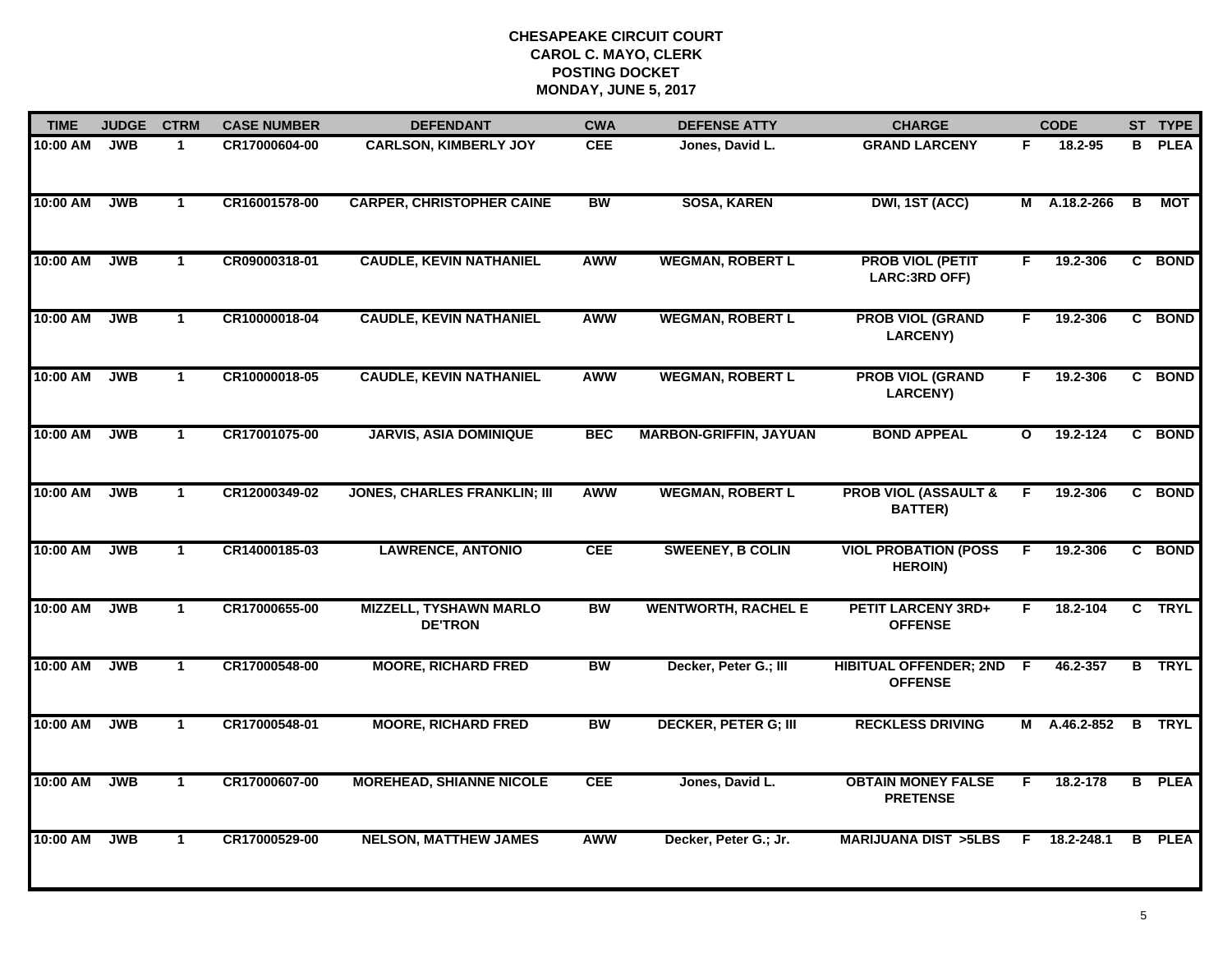| <b>TIME</b> | <b>JUDGE</b> | <b>CTRM</b>  | <b>CASE NUMBER</b> | <b>DEFENDANT</b>                  | <b>CWA</b> | <b>DEFENSE ATTY</b>      | <b>CHARGE</b>                                     |    | <b>CODE</b>         | ST TYPE       |
|-------------|--------------|--------------|--------------------|-----------------------------------|------------|--------------------------|---------------------------------------------------|----|---------------------|---------------|
| 10:00 AM    | <b>JWB</b>   | $\mathbf{1}$ | CR17000615-00      | REGALADO JOVEL, HENRY NUAN        | <b>BEC</b> | <b>COLUMBUS, ROCCO</b>   | <b>ABDUCT BY</b><br><b>FORCE/INTIMIDATION</b>     | F. | 18.2-47             | C PLEA        |
| 10:00 AM    | <b>JWB</b>   | $\mathbf{1}$ | CR17000712-00      | <b>REGALADO JOVEL, HENRY NUAN</b> | <b>BEC</b> | <b>COLUMBUS, ROCCO</b>   | <b>PROTECTIVE ORDER:</b><br><b>VIOLATION</b>      |    | M 16.1-253.2 B PLEA |               |
| 10:00 AM    | <b>JWB</b>   | $\mathbf{1}$ | CR17000712-01      | <b>REGALADO JOVEL, HENRY NUAN</b> | <b>BEC</b> | <b>COLUMBIS, ROCCO</b>   | <b>PROTECTIVE ORDER:</b><br><b>VIOLATION</b>      |    | M 16.1-253.2        | C PLEA        |
| 10:00 AM    | <b>JWB</b>   | $\mathbf{1}$ | CR17000712-02      | <b>REGALADO JOVEL, HENRY NUAN</b> | <b>BEC</b> | <b>COLUMBUS, ROCCO</b>   | <b>DAMAG PHONE LINE,</b><br>PREVENT 911           | М  | 18.2-164            | C PLEA        |
| 10:00 AM    | <b>JWB</b>   | $\mathbf{1}$ | CR17000712-03      | <b>REGALADO JOVEL, HENRY NUAN</b> | <b>BEC</b> | <b>COLUMBUS, ROCCO</b>   | <b>ASSAULT &amp; BATTERY-FAM</b><br><b>MEMBER</b> | M  | 18.2-57.2           | C PLEA        |
| 10:00 AM    | <b>JWB</b>   | $\mathbf{1}$ | CR17000118-00      | <b>THRONEBERRY, CRISTY LYNN</b>   | AWW        | <b>PASS, STEPHANIE P</b> | <b>PWID OXYCODONE</b>                             | F. | 18.2-248            | <b>B</b> PLEA |
| 10:00 AM    | <b>JWB</b>   | $\mathbf{1}$ | CR17000118-01      | <b>THRONEBERRY, CRISTY LYNN</b>   | AWW        | <b>PASS, STEPHANIE P</b> | <b>FORGE PRESCRIPTION</b>                         | F. | 18.2-258.1          | <b>B</b> PLEA |
| 10:00 AM    | <b>JWB</b>   | $\mathbf{1}$ | CR17000118-02      | <b>THRONEBERRY, CRISTY LYNN</b>   | <b>AWW</b> | <b>PASS, STEPHANIE P</b> | <b>OBTAIN PRESCRIP BY</b><br><b>FRAUD/ETC.</b>    | F. | 18.2-258.1          | <b>B</b> PLEA |
| 10:00 AM    | <b>JWB</b>   | $\mathbf{1}$ | CR17000118-03      | <b>THRONEBERRY, CRISTY LYNN</b>   | <b>AWW</b> | <b>PASS, STEPHANIE P</b> | <b>OBTAIN PRESCRIP BY</b><br>FRAUD/ETC.           | F. | 18.2-258.1          | C PLEA        |
| 10:00 AM    | <b>JWB</b>   | $\mathbf{1}$ | CR17000118-04      | <b>THRONEBERRY, CRISTY LYNN</b>   | <b>AWW</b> | <b>PASS, STEPHANIE P</b> | <b>MAKE/UTTER FALSE</b><br><b>PRESCRP ORDER</b>   |    | $F$ 18.2-258.1      | C PLEA        |
| 10:00 AM    | <b>JWB</b>   | $\mathbf{1}$ | CR17000118-05      | THRONEBERRY, CRISTY LYNN          | <b>AWW</b> | <b>PASS, STEPHANIE P</b> | DRUGS: POSSESS SCHIOR F<br>Ш                      |    | 18.2-250            | C PLEA        |
| 10:00 AM    | <b>JWB</b>   | $\mathbf{1}$ | CR17000118-06      | <b>THRONEBERRY, CRISTY LYNN</b>   | <b>AWW</b> | <b>PASS, STEPHANIE P</b> | <b>POSS W/INT MANUF</b><br><b>OXYCODONE</b>       | F. | 18.2-248            | C PLEA        |
| 10:00 AM    | <b>JWB</b>   | $\mathbf{1}$ | CR17000118-07      | THRONEBERRY, CRISTY LYNN          | <b>AWW</b> | <b>PASS, STEPHANIE P</b> | <b>POSS W/INT MANUF/ETC</b><br><b>OXYCODONE</b>   | F. | 18.2-248            | C PLEA        |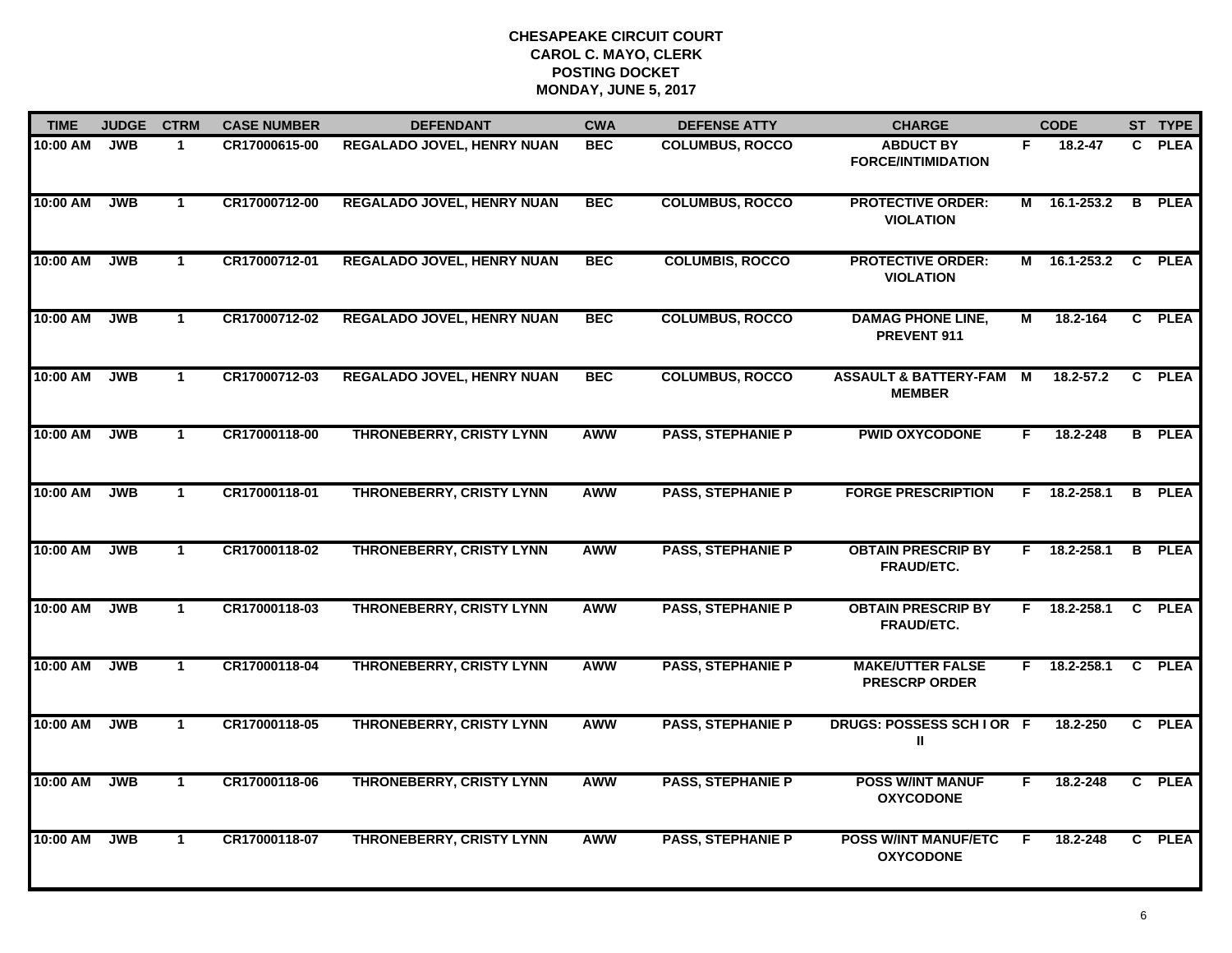| <b>TIME</b> | <b>JUDGE</b> | <b>CTRM</b>  | <b>CASE NUMBER</b> | <b>DEFENDANT</b>                | <b>CWA</b> | <b>DEFENSE ATTY</b>      | <b>CHARGE</b>                                   |    | <b>CODE</b> | ST TYPE |
|-------------|--------------|--------------|--------------------|---------------------------------|------------|--------------------------|-------------------------------------------------|----|-------------|---------|
| 10:00 AM    | <b>JWB</b>   | $\mathbf{1}$ | CR17000118-08      | THRONEBERRY, CRISTY LYNN        | <b>AWW</b> | <b>PASS, STEPHANIE P</b> | <b>POSS W/INT MANUF/ETC</b><br><b>OXYCODONE</b> | F. | 18.2-248    | C PLEA  |
| 10:00 AM    | <b>JWB</b>   | $\mathbf{1}$ | CR17000118-09      | <b>THRONEBERRY, CRISTY LYNN</b> | AWW        | <b>PASS, STEPHANIE P</b> | <b>POSS W/INT MANUF/ETC</b><br><b>OXYCODONE</b> | E  | 18.2-248    | C PLEA  |
| 10:00 AM    | <b>JWB</b>   | $\mathbf{1}$ | CR17000118-10      | <b>THRONEBERRY, CRISTY LYNN</b> | <b>AWW</b> | <b>PASS, STEPHANIE P</b> | <b>POSS W/INT MANUF/ETC</b><br><b>OXYCODONE</b> | F. | 18.2-248    | C PLEA  |
| 10:00 AM    | <b>JWB</b>   | $\mathbf 1$  | CR17000118-11      | THRONEBERRY, CRISTY LYNN        | AWW        | <b>PASS, STEPHANIE P</b> | <b>POSS W/INT MANUF/ETC</b><br><b>OXYCODONE</b> | F. | 18.2-248    | C PLEA  |
| 10:00 AM    | <b>JWB</b>   | $\mathbf{1}$ | CR17000118-12      | THRONEBERRY, CRISTY LYNN        | <b>AWW</b> | <b>PASS, STEPHANIE P</b> | <b>POSS W/INT MANUF/ETC</b><br><b>OXYCODONE</b> | F. | 18.2-248    | C PLEA  |
| 10:00 AM    | <b>JWB</b>   | $\mathbf{1}$ | CR17000118-13      | THRONEBERRY, CRISTY LYNN        | <b>AWW</b> | <b>PASS, STEPHANIE P</b> | <b>POSS W/INT MANUF/ETC</b><br><b>OXYCODONE</b> | F. | 18.2-248    | C PLEA  |
| 10:00 AM    | <b>JWB</b>   | $\mathbf{1}$ | CR17000118-14      | THRONEBERRY, CRISTY LYNN        | <b>AWW</b> | <b>PASS, STEPHANIE P</b> | <b>SELL/PROVIDE RESALE</b><br><b>OXYCODONE</b>  | F. | 18.2-248    | C PLEA  |
| 10:00 AM    | <b>JWB</b>   | $\mathbf{1}$ | CR17000118-15      | THRONEBERRY, CRISTY LYNN        | <b>AWW</b> | <b>PASS, STEPHANIE P</b> | <b>POSS W/INT MANUF/ETC</b><br><b>OXYCODONE</b> | F. | 18.2-248    | C PLEA  |
| 10:00 AM    | <b>JWB</b>   | $\mathbf 1$  | CR17000118-16      | THRONEBERRY, CRISTY LYNN        | <b>AWW</b> | <b>PASS, STEPHANIE P</b> | <b>POSS W/INT MANUF/ETC</b><br><b>OXYCODONE</b> | F  | 18.2-248    | C PLEA  |
| 10:00 AM    | <b>JWB</b>   | $\mathbf 1$  | CR17000118-17      | <b>THRONEBERRY, CRISTY LYNN</b> | <b>AWW</b> | <b>PASS, STEPHANIE P</b> | <b>POSS W/INT MANUF/ETC</b><br><b>OXYCODONE</b> | F  | 18.2-248    | C PLEA  |
| 10:00 AM    | <b>JWB</b>   | $\mathbf{1}$ | CR17000118-18      | THRONEBERRY, CRISTY LYNN        | <b>AWW</b> | <b>PASS, STEPHANIE P</b> | <b>POSS W/INT MANUF/ETC</b><br><b>OXYCODONE</b> | F. | 18.2-248    | C PLEA  |
| 10:00 AM    | <b>JWB</b>   | $\mathbf{1}$ | CR17000118-19      | <b>THRONEBERRY, CRISTY LYNN</b> | <b>AWW</b> | <b>PASS, STEPHANIE P</b> | <b>POSS W/INT MANUF/ETC</b><br><b>OXYCODONE</b> | F. | 18.2-248    | C PLEA  |
| 10:00 AM    | <b>JWB</b>   | $\mathbf{1}$ | CR17000118-20      | <b>THRONEBERRY, CRISTY LYNN</b> | <b>AWW</b> | <b>PASS, STEPHANIE P</b> | <b>POSS W/INT MANUF/ETC</b><br><b>OXYCODONE</b> | F  | 18.2-248    | C PLEA  |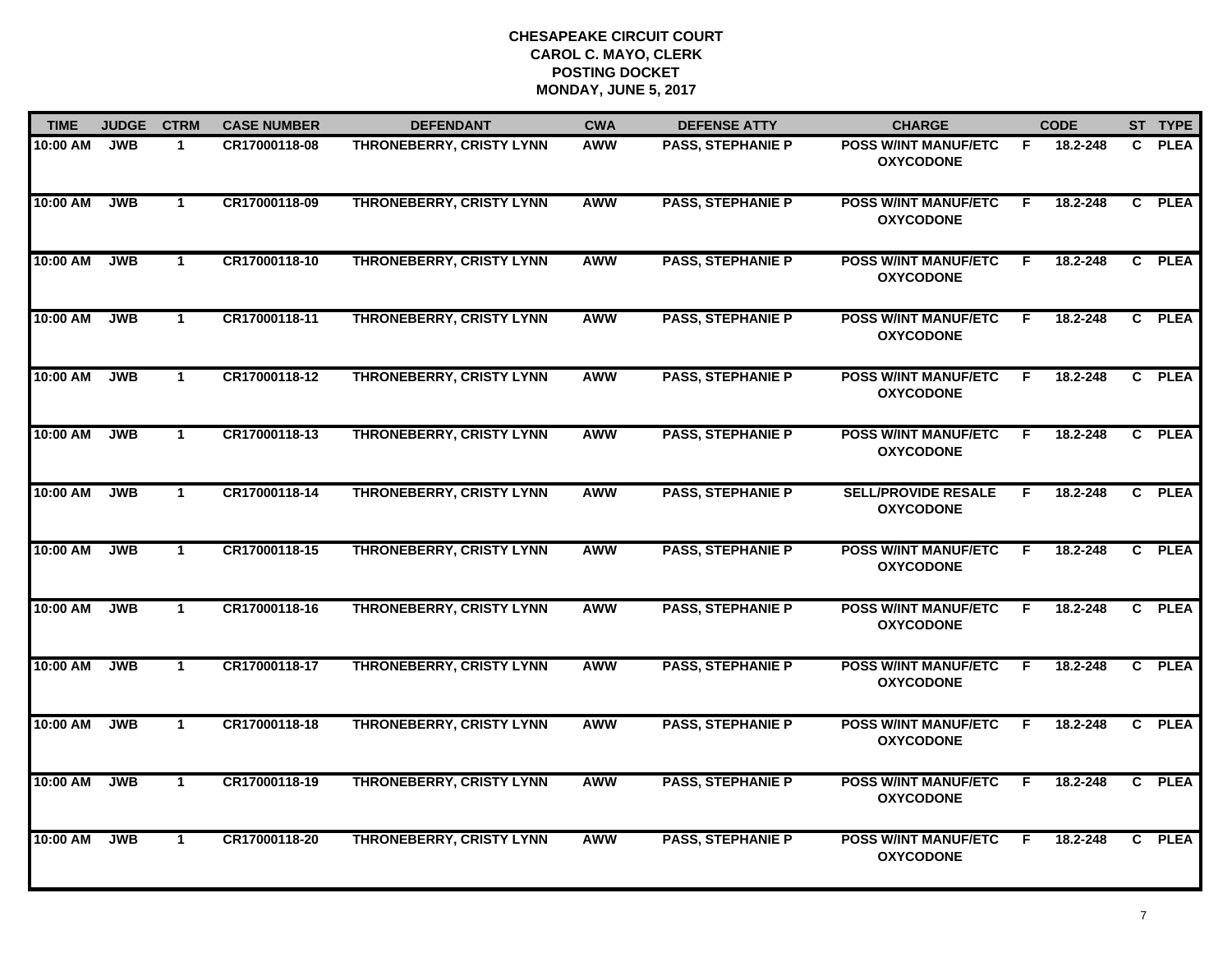| <b>TIME</b> | <b>JUDGE</b> | <b>CTRM</b>  | <b>CASE NUMBER</b> | <b>DEFENDANT</b>                | <b>CWA</b> | <b>DEFENSE ATTY</b>      | <b>CHARGE</b>                                    |    | <b>CODE</b>           |                | ST TYPE     |
|-------------|--------------|--------------|--------------------|---------------------------------|------------|--------------------------|--------------------------------------------------|----|-----------------------|----------------|-------------|
| 10:00 AM    | <b>JWB</b>   | $\mathbf{1}$ | CR17000118-21      | THRONEBERRY, CRISTY LYNN        | <b>AWW</b> | <b>PASS, STEPHANIE P</b> | <b>POSS W/INT MANUF/ETC</b><br><b>OXYCODONE</b>  | F. | 18.2-248              |                | C PLEA      |
| 10:00 AM    | <b>JWB</b>   | $\mathbf{1}$ | CR17000118-22      | <b>THRONEBERRY, CRISTY LYNN</b> | AWW        | <b>PASS, STEPHANIE P</b> | <b>POSS W/INT MANUF/ETC</b><br><b>OXYCODONE</b>  | E  | 18.2-248              |                | C PLEA      |
| 10:00 AM    | <b>JWB</b>   | $\mathbf 1$  | CR17000118-23      | <b>THRONEBERRY, CRISTY LYNN</b> | <b>AWW</b> | <b>PASS, STEPHANIE P</b> | <b>POSS W/INT MANUF/ETC</b><br><b>OXYCODONE</b>  | F. | 18.2-248              |                | C PLEA      |
| 10:00 AM    | <b>JWB</b>   | $\mathbf{1}$ | CR17000118-24      | THRONEBERRY, CRISTY LYNN        | AWW        | <b>PASS, STEPHANIE P</b> | <b>OBTAIN PRESCRIP BY</b><br>FRAUD/ETC.          | F. | 18.2-258.1            |                | C PLEA      |
| 10:00 AM    | <b>JWB</b>   | $\mathbf{1}$ | CR17000118-25      | <b>THRONEBERRY, CRISTY LYNN</b> | <b>AWW</b> | <b>PASS, STEPHANIE P</b> | <b>MAKE/UTTER FALSE</b><br><b>PRESCRP ORDER</b>  |    | F 18.2-258.1          |                | C PLEA      |
| 10:00 AM    | <b>JWB</b>   | $\mathbf{1}$ | CR16000643-00      | <b>TURNER, JONATHAN LOGAN</b>   | <b>CEE</b> | <b>FORSTIE, AARON</b>    | <b>CONSPIRE/COMMIT</b><br><b>LARCENY</b>         | F. | $18.2 - 23$           |                | C TRYL      |
| 10:00 AM    | <b>JWB</b>   | $\mathbf{1}$ | CR16000643-01      | <b>TURNER, JONATHAN LOGAN</b>   | CEE        | <b>FORSTIE, AARON</b>    | ATT OBTAIN MONEY FALSE F<br><b>PRETENS</b>       |    | 18.2-178              | $\overline{c}$ | <b>TRYL</b> |
| 10:00 AM    | <b>JWB</b>   | $\mathbf{1}$ | CR16000643-02      | <b>TURNER, JONATHAN LOGAN</b>   | <b>CEE</b> | <b>FORSTIE, AARON</b>    | <b>GRAND LARCENY</b>                             | F. | 18.2-95               |                | C TRYL      |
| 10:00 AM    | <b>JWB</b>   | $\mathbf 1$  | CR16000643-03      | <b>TURNER, JONATHAN LOGAN</b>   | <b>CEE</b> | <b>FORSTIE, AARON</b>    | <b>CONSPIRE OBTAIN MONEY F</b><br><b>FALSELY</b> |    | 18.2-23               |                | C TRYL      |
| 10:00 AM    | <b>JWB</b>   | $\mathbf{1}$ | CR17000652-00      | <b>WOOD, WILLIAM ERIC</b>       | <b>BW</b>  | <b>MUSSONI, ERIK</b>     | <b>GRAND LARCENY</b>                             | F. | $18.2 - 95$           |                | C PLEA      |
| 10:00 AM    | <b>JWB</b>   | $\mathbf{1}$ | CR17000652-01      | <b>WOOD, WILLIAM ERIC</b>       | <b>BW</b>  | <b>MUSSONI, ERIK</b>     | <b>ASSAULT &amp; BATTER</b>                      | М  | 18.2-57               |                | C PLEA      |
| 10:00 AM    | <b>JWB</b>   | $\mathbf{1}$ | CR17000678-00      | YOUNG, HANDA ELDRIDGE; JR       | CEE        | <b>BOSLEY, CORIE</b>     | <b>POSSESS CHILD</b><br><b>PORNOGRAPHY</b>       |    | F 18.2-374.1:1 B PLEA |                |             |
| 10:00 AM    | <b>TSW</b>   | 4            | CR17000520-00      | <b>BABB, BISHOP TIMOTHY</b>     | <b>KAM</b> | Jones, David L.          | <b>INTENTIONAL DAMAGE &lt;</b><br>\$1000         | F. | 18.2-137              |                | C TRYL      |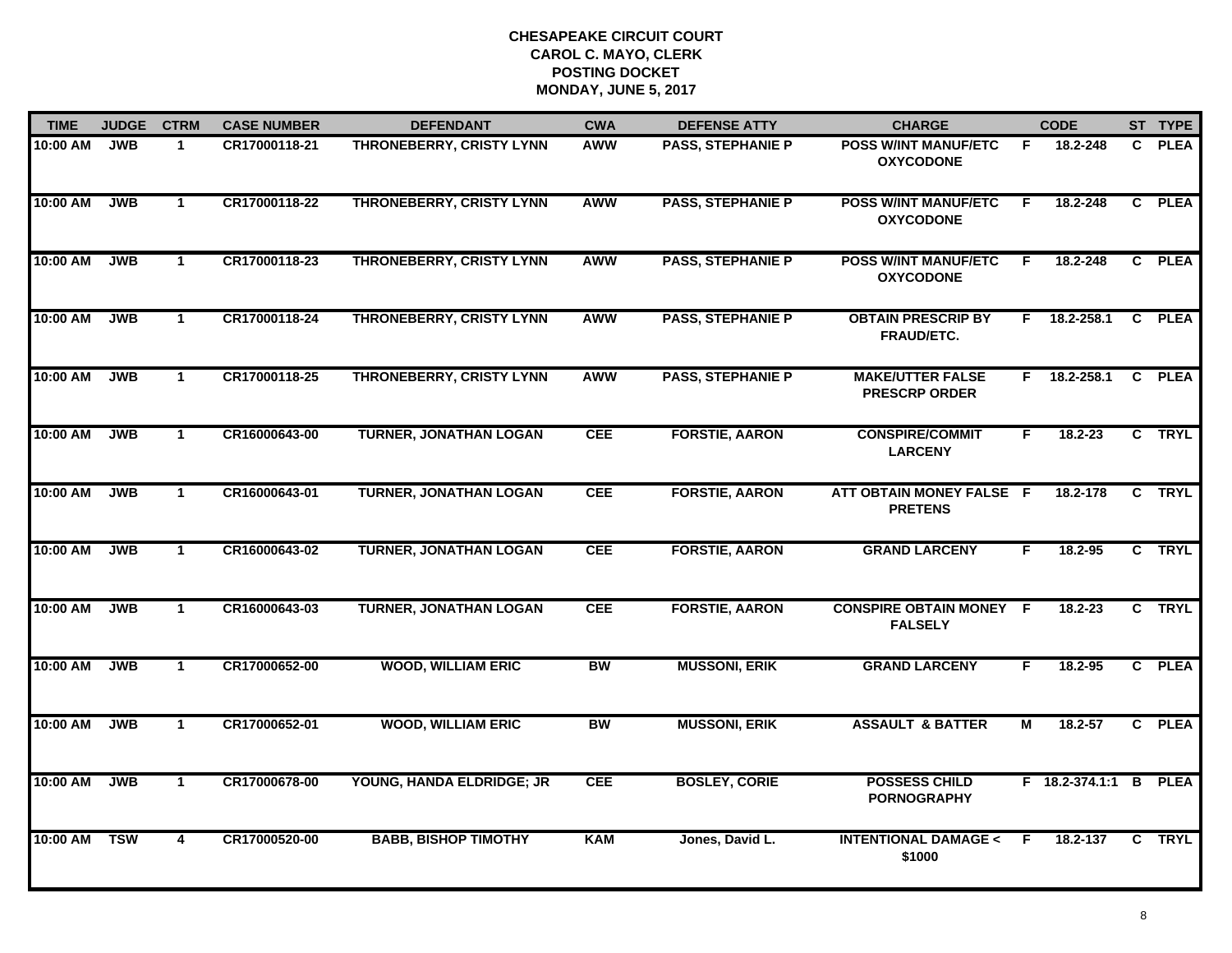| <b>TIME</b>  | <b>JUDGE</b> | <b>CTRM</b>             | <b>CASE NUMBER</b> | <b>DEFENDANT</b>                  | <b>CWA</b> | <b>DEFENSE ATTY</b>         | <b>CHARGE</b>                                   |              | <b>CODE</b>        |   | ST TYPE    |
|--------------|--------------|-------------------------|--------------------|-----------------------------------|------------|-----------------------------|-------------------------------------------------|--------------|--------------------|---|------------|
| 10:00 AM TSW |              | 4                       | CR17000241-01      | <b>BENEDICT, STEVEN RAYE</b>      | <b>JAF</b> | <b>MATNEY, MARK</b>         | <b>DWI 4TH</b>                                  |              | F C.18.2-266       |   | C BOND     |
| 10:00 AM     | <b>TSW</b>   | $\overline{\mathbf{4}}$ | CR17000039-00      | <b>FAISON, RAYSHAWN LEE</b>       | <b>AMF</b> | <b>BOSLEY, CORIE</b>        | <b>GANG: PARTIC IN CRIMINAL F</b><br><b>ACT</b> |              | $18.2 - 46.2$      | C | SUP        |
| 10:00 AM     | <b>TSW</b>   | 4                       | CR17000039-00      | <b>FAISON, RAYSHAWN LEE</b>       | <b>AMF</b> | <b>BOSLEY, CORIE</b>        | <b>GANG: PARTIC IN CRIMINAL F</b><br><b>ACT</b> |              | $18.2 - 46.2$      | C | LIM        |
| 10:00 AM     | <b>TSW</b>   | 4                       | CR17001029-00      | <b>GRAY, LATAWN DEONTAE</b>       | <b>JAF</b> | <b>JONES, DAVID</b>         | <b>BOND APPEAL</b>                              | $\mathbf{o}$ | 19.2-124           |   | C BOND     |
| 10:00 AM     | <b>TSW</b>   | 4                       | CR15001947-00      | <b>JONES, DUNCAN GREGORY</b>      | <b>AMF</b> | <b>BLACK, HUGH E; III</b>   | <b>HIT &amp; RUN (ACC)</b>                      |              | F C.46.2-894       | В | <b>ROL</b> |
| 10:00 AM     | <b>TSW</b>   | 4                       | CR17000651-00      | <b>KEMP, CHARLES ALLISON; III</b> | <b>JAF</b> | <b>PASS, STEPHANIE P</b>    | PETIT LARCENY 3RD+ OFF F                        |              | 18.2-104           |   | C TRYL     |
| 10:00 AM     | <b>TSW</b>   | $\overline{\mathbf{4}}$ | CR17000651-01      | <b>KEMP, CHARLES ALLISON; III</b> | <b>JAF</b> | <b>PASS, STEPHANIE P</b>    | <b>GRAND LARCENY-AUTO</b>                       | F.           | 18.2-95            |   | C TRYL     |
| 10:00 AM     | <b>TSW</b>   | 4                       | CR17000651-02      | <b>KEMP, CHARLES ALLISON; III</b> | <b>JAF</b> | <b>PASS, STEPHANIE P</b>    | <b>GRAND LARCENY</b>                            | F.           | 18.2-95            |   | C TRYL     |
| 10:00 AM     | <b>TSW</b>   | 4                       | CR17000651-03      | <b>KEMP, CHARLES ALLISON; III</b> | <b>JAF</b> | <b>PASS, STEPHANIE P</b>    | <b>GRAND LARCENY</b>                            | F            | 18.2-95            |   | C TRYL     |
| 10:00 AM     | <b>TSW</b>   | $\overline{\mathbf{4}}$ | CR16000073-02      | <b>MCADOO, BYRON WAYNE; JR</b>    | <b>AMF</b> | <b>JAMES, ANDREW K</b>      | <b>PROB VIOL (POSSESS</b><br><b>HEROIN)</b>     | F.           | 19.2-306           |   | C BOND     |
| 10:00 AM     | <b>TSW</b>   | 4                       | CR17000777-00      | <b>RAMJOHN, EDMOND BLAKE</b>      | <b>KAM</b> | <b>PASS, STEPHANIE P</b>    | <b>REREGISTER SEX</b><br><b>OFFENDER</b>        |              | $F = 18.2 - 472.1$ |   | C PLEA     |
| 10:00 AM     | <b>RDS</b>   | 6                       | CR17001073-00      | <b>JONES, CHRISTINA MICHELLE</b>  | <b>AHM</b> | <b>MUSSONI, ERIK</b>        | <b>BOND APPEAL</b>                              | $\mathbf{o}$ | 19.2-124           |   | C BOND     |
| 10:00 AM     | <b>RDS</b>   | 6                       | CR11001101-00      | <b>MILLER, GERALD CONRAD; JR</b>  | <b>MAP</b> | <b>SINGLETON, KENNETH L</b> | <b>VIOL PROBATION ON FEL</b><br><b>OFF</b>      | F.           | 19.2-306           |   | C BOND     |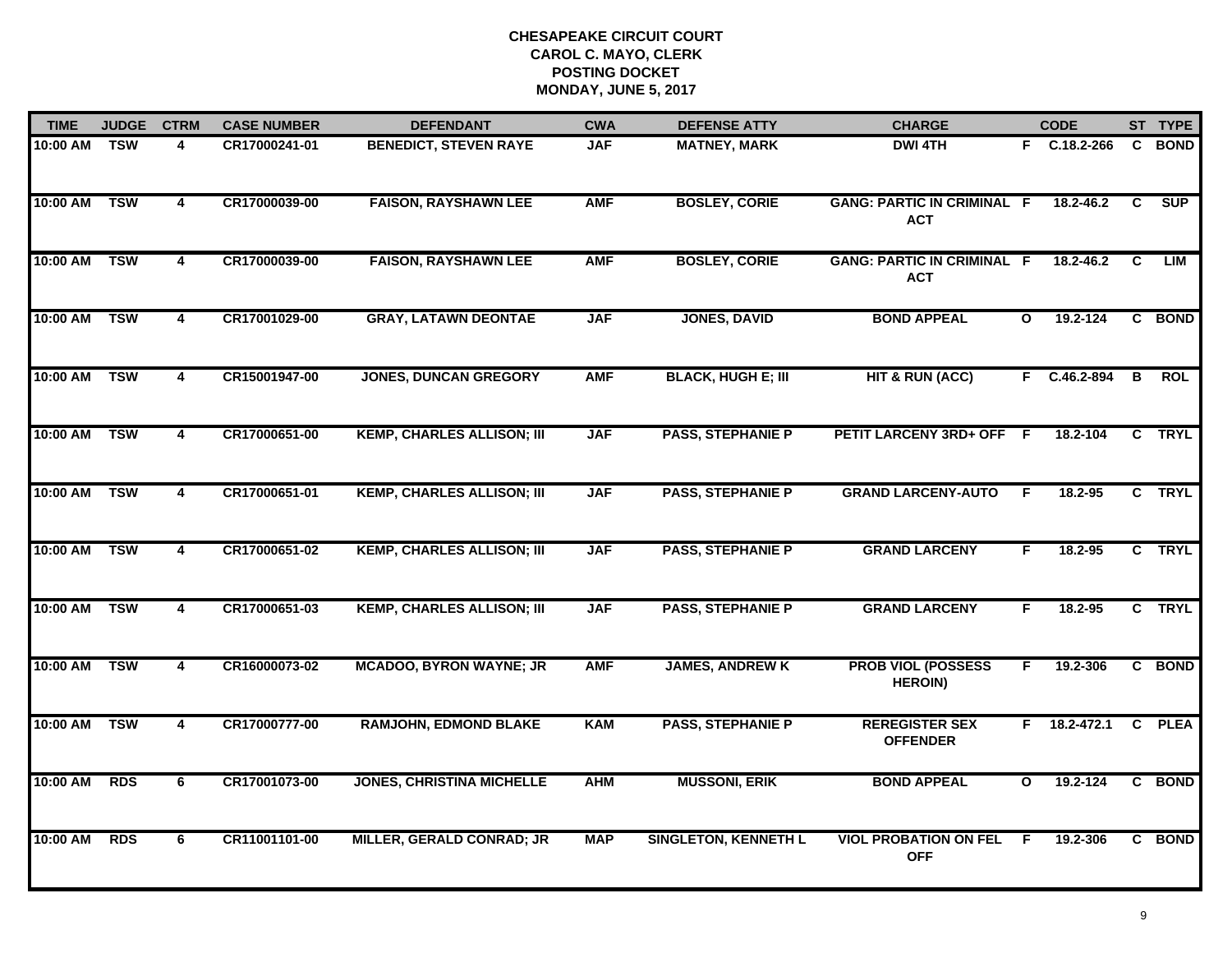| <b>TIME</b> | <b>JUDGE</b> | <b>CTRM</b> | <b>CASE NUMBER</b> | <b>DEFENDANT</b>               | <b>CWA</b> | <b>DEFENSE ATTY</b>       | <b>CHARGE</b>                                  |                | <b>CODE</b> | ST TYPE       |
|-------------|--------------|-------------|--------------------|--------------------------------|------------|---------------------------|------------------------------------------------|----------------|-------------|---------------|
| 10:00 AM    | <b>RDS</b>   | 6           | CR17000781-00      | <b>ROBINSON, DEON CLARK</b>    | <b>SNS</b> | <b>TITTER, JENNIFER L</b> | <b>ILLEGAL USE OF GAS:</b><br><b>MALICIOUS</b> | F.             | 18.2-312    | <b>B</b> TRYL |
| 10:00 AM    | <b>RDS</b>   | 6           | CR17000573-00      | <b>ROBINSON, SKACEY LAMONT</b> | <b>AEP</b> | <b>MUSSONI, ERIK</b>      | <b>STALKING-VIOLATE PO</b>                     | E              | 18.2-60.4   | <b>B</b> PLEA |
| 10:00 AM    | <b>RDS</b>   | 6           | CR17000573-01      | <b>ROBINSON, SKACEY LAMONT</b> | <b>AEP</b> | <b>MUSSONI, ERIK</b>      | <b>TRESPASS AFTER</b><br><b>FORBIDDEN</b>      | М              | 18.2-119    | <b>B</b> PLEA |
| 10:00 AM    | <b>RDS</b>   | 6           | CR17000573-02      | <b>ROBINSON, SKACEY LAMONT</b> | <b>AEP</b> | <b>MUSSONI, ERIK</b>      | <b>TRESPASS AFTER</b><br><b>FORBIDDEN</b>      | М              | 18.2-119    | <b>B</b> PLEA |
| 10:00 AM    | <b>RDS</b>   | 6           | CR17000573-03      | <b>ROBINSON, SKACEY LAMONT</b> | <b>AEP</b> | <b>MUSSONI, ERIK</b>      | <b>TRESPASS AFTER</b><br><b>FORBIDDEN</b>      | М              | 18.2-119    | <b>B</b> PLEA |
| 10:00 AM    | <b>RDS</b>   | 6           | CR17000573-04      | <b>ROBINSON, SKACEY LAMONT</b> | <b>AEP</b> | <b>MUSSONI, ERIK</b>      | <b>TRESPASS AFTER</b><br><b>FORBIDDEN</b>      | М              | 18.2-119    | <b>B</b> PLEA |
| 10:00 AM    | <b>RDS</b>   | 6           | CR17000573-05      | <b>ROBINSON, SKACEY LAMONT</b> | <b>AEP</b> | <b>MUSSONI, ERIK</b>      | <b>TRESPASS AFTER</b><br><b>FORBIDDEN</b>      | $\overline{M}$ | 18.2-119    | <b>B</b> PLEA |
| 10:00 AM    | <b>RDS</b>   | 6           | CR17000573-06      | <b>ROBINSON, SKACEY LAMONT</b> | <b>AEP</b> | <b>MUSSONI, ERIK</b>      | <b>TRESPASS AFTER</b><br><b>FORBIDDEN</b>      | М              | 18.2-119    | <b>B</b> PLEA |
| 10:00 AM    | <b>RDS</b>   | 6           | CR17000573-07      | <b>ROBINSON, SKACEY LAMONT</b> | <b>AEP</b> | <b>MUSSONI, ERIK</b>      | <b>TRESPASS AFTER</b><br><b>FORBIDDEN</b>      | М              | 18.2-119    | <b>B</b> PLEA |
| 10:00 AM    | <b>RDS</b>   | 6           | CR17000573-08      | <b>ROBINSON, SKACEY LAMONT</b> | <b>AEP</b> | <b>MUSSONI, ERIK</b>      | <b>TRESPASS AFTER</b><br><b>FORBIDDEN</b>      | М              | 18.2-119    | <b>B</b> PLEA |
| 10:00 AM    | <b>RDS</b>   | 6           | CR17000573-09      | <b>ROBINSON, SKACEY LAMONT</b> | <b>AEP</b> | <b>MUSSONI, ERIK</b>      | <b>TRESPASS AFTER</b><br><b>FORBIDDEN</b>      | М              | 18.2-119    | <b>B</b> PLEA |
| 10:00 AM    | <b>RDS</b>   | 6           | CR17000573-10      | <b>ROBINSON, SKACEY LAMONT</b> | <b>AEP</b> | <b>MUSSONI, ERIK</b>      | <b>TRESPASS AFTER</b><br><b>FORBIDDEN</b>      | $\overline{M}$ | 18.2-119    | <b>B</b> PLEA |
| 10:00 AM    | <b>RDS</b>   | 6           | CR17000573-11      | <b>ROBINSON, SKACEY LAMONT</b> | <b>AEP</b> | <b>MUSSONI, ERIK</b>      | <b>TRESPASS AFTER</b><br><b>FORBIDDEN</b>      | М              | 18.2-119    | <b>B</b> PLEA |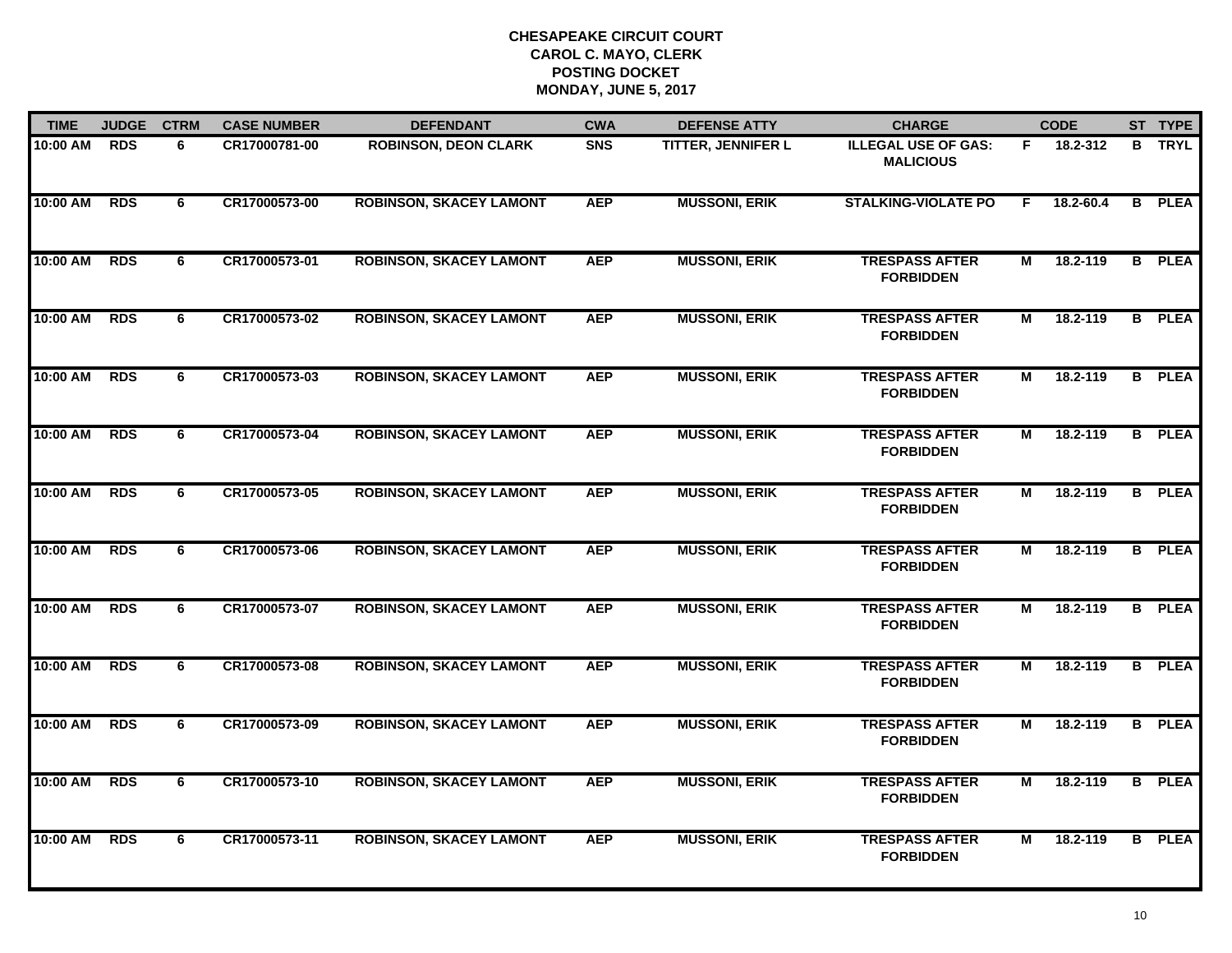| <b>TIME</b> | <b>JUDGE</b> | <b>CTRM</b> | <b>CASE NUMBER</b> | <b>DEFENDANT</b>                     | <b>CWA</b> | <b>DEFENSE ATTY</b>    | <b>CHARGE</b>                                     |    | <b>CODE</b>   |                | ST TYPE       |
|-------------|--------------|-------------|--------------------|--------------------------------------|------------|------------------------|---------------------------------------------------|----|---------------|----------------|---------------|
| 10:00 AM    | <b>RDS</b>   | 6           | CR17000573-12      | <b>ROBINSON, SKACEY LAMONT</b>       | <b>AEP</b> | <b>MUSSONI, ERIK</b>   | <b>STALKING: FEAR OF</b><br><b>DEATH/ASSLT</b>    | M  | 18.2-60.3     | B              | <b>PLEA</b>   |
| 10:00 AM    | <b>RDS</b>   | 6           | CR17000573-13      | <b>ROBINSON, SKACEY LAMONT</b>       | <b>AEP</b> | <b>MUSSONI, ERIK</b>   | <b>DESTRUCT PROP W/INTENT M</b><br>$<$ \$1000     |    | 18.2-137      | B              | <b>PLEA</b>   |
| 10:00 AM    | <b>RDS</b>   | 6           | CR17000573-14      | <b>ROBINSON, SKACEY LAMONT</b>       | <b>AEP</b> | <b>MUSSONI, ERIK</b>   | <b>POINT/BRANDISH FIREARM</b>                     | M  | 18.2-282      | в              | <b>PLEA</b>   |
| 10:00 AM    | <b>RDS</b>   | 6           | CR17000026-00      | RODGERS, MAYA JILVONNIE              | <b>AEP</b> | James, Andrew K.       | <b>GRAND LARCENY</b>                              | F. | 18.2-95       |                | <b>B</b> TRYL |
| 10:00 AM    | <b>RDS</b>   | 6           | CR17000026-01      | <b>RODGERS, MAYA JILVONNIE</b>       | <b>AEP</b> | James, Andrew K.       | <b>LARCENY W/INTENT TO</b><br><b>SELL</b>         |    | F 18.2-108.01 | $\mathbf{B}$   | <b>TRYL</b>   |
| 10:00 AM    | <b>RDS</b>   | 6           | CR17000026-02      | <b>RODGERS, MAYA JILVONNIE</b>       | <b>AEP</b> | James, Andrew K.       | <b>FRAUD/OBT MONEY/FALSE M</b><br><b>PRETENSE</b> |    | 18.2-178      | B.             | <b>TRYL</b>   |
| 10:00 AM    | <b>RDS</b>   | 6           | CR17000796-00      | <b>VALENTINE, ANTHONY DWAYNE; JR</b> | <b>AEP</b> | <b>JAMES, ANDREW K</b> | <b>GRAND LARCENY: FIREARM F</b>                   |    | 18.2-95       |                | C BOND        |
| 10:00 AM    | <b>RDS</b>   | 6           | CR17000796-01      | <b>VALENTINE, ANTHONY DWAYNE; JR</b> | <b>AEP</b> | <b>JAMES, ANDREW K</b> | <b>CONSPIRE TO COMMIT</b><br><b>LARCENY</b>       | F. | 18.2-23       | $\overline{c}$ | <b>BOND</b>   |
| 10:00 AM    | <b>RDS</b>   | 6           | CR17000223-00      | <b>WILLIAMS, CALVIN LENARD</b>       | <b>SNS</b> | Martin, Terence P.     | STRANGLE:WOUND/INJURY F<br><b>RESULTS</b>         |    | 18.2-51.6     | C              | <b>TBS</b>    |
| 10:00 AM    | <b>RDS</b>   | 6           | CR17000223-01      | <b>WILLIAMS, CALVIN LENARD</b>       | <b>SNS</b> | Martin, Terence P.     | <b>MALICIOUS WOUNDING</b>                         | F. | 18.2-51       | C.             | <b>TBS</b>    |